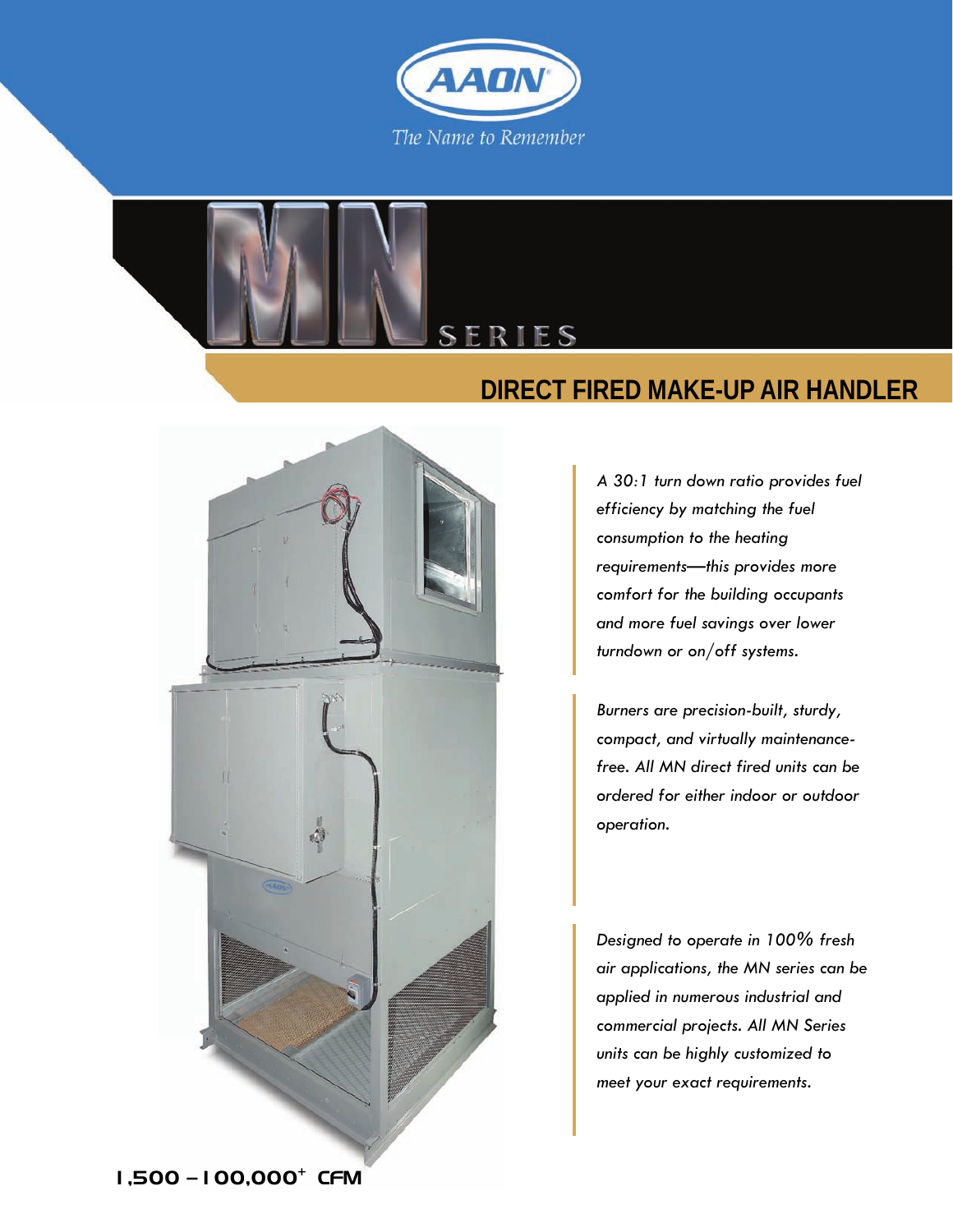



*With superior performance flexibility, the MN can be applied in a number of different applications, meeting specific needs, such as:* 

- G **Variable air volume**
- G **Unique footprint or selectable air tunnel dimensions**
- G **Special humidification/dehumidification**
- $\Leftrightarrow$  Ultra-quiet
- $\Leftrightarrow$  **Energy recovery**
- G **Make-up air**
- $\Leftrightarrow$  Factory-mounted components

Customization **Customization** *differentiated by higher quality construction and virtually unlimited choices in unit components, material, configuration, cabinet size and aspect ratios—* 

**AAON'S MN air handler unit has it all.** 



*As customer demand for greater flexibility and customization grows, AAON continues to develop innovative solutions to bring to each market. Just to name a few, we have designed custom air handler units for:* 

- G **Large Warehouses**
- **♦ Distribution Centers**
- $\Leftrightarrow$  Manufacturing Plants
- $\Leftrightarrow$  Car Dealerships
- $\Leftrightarrow$  Indoor Sport Facilities
- $\Leftrightarrow$  **Paint Booths**
- G **Commercial Kitchens**

# Coils

- G **ARI-certified 1/2 inch and 5/8 inch coils**
- $\Leftrightarrow$  Low pressure drop and high **performance**
- G **Aluminum or copper fins from .006 to .012 inch thicknesses in galvanized or stainless casings**
- G **Tube walls from .024 to .049 inches thick**
- $\Leftrightarrow$  Intertwined, face-split or condensing unit **matched circuiting**

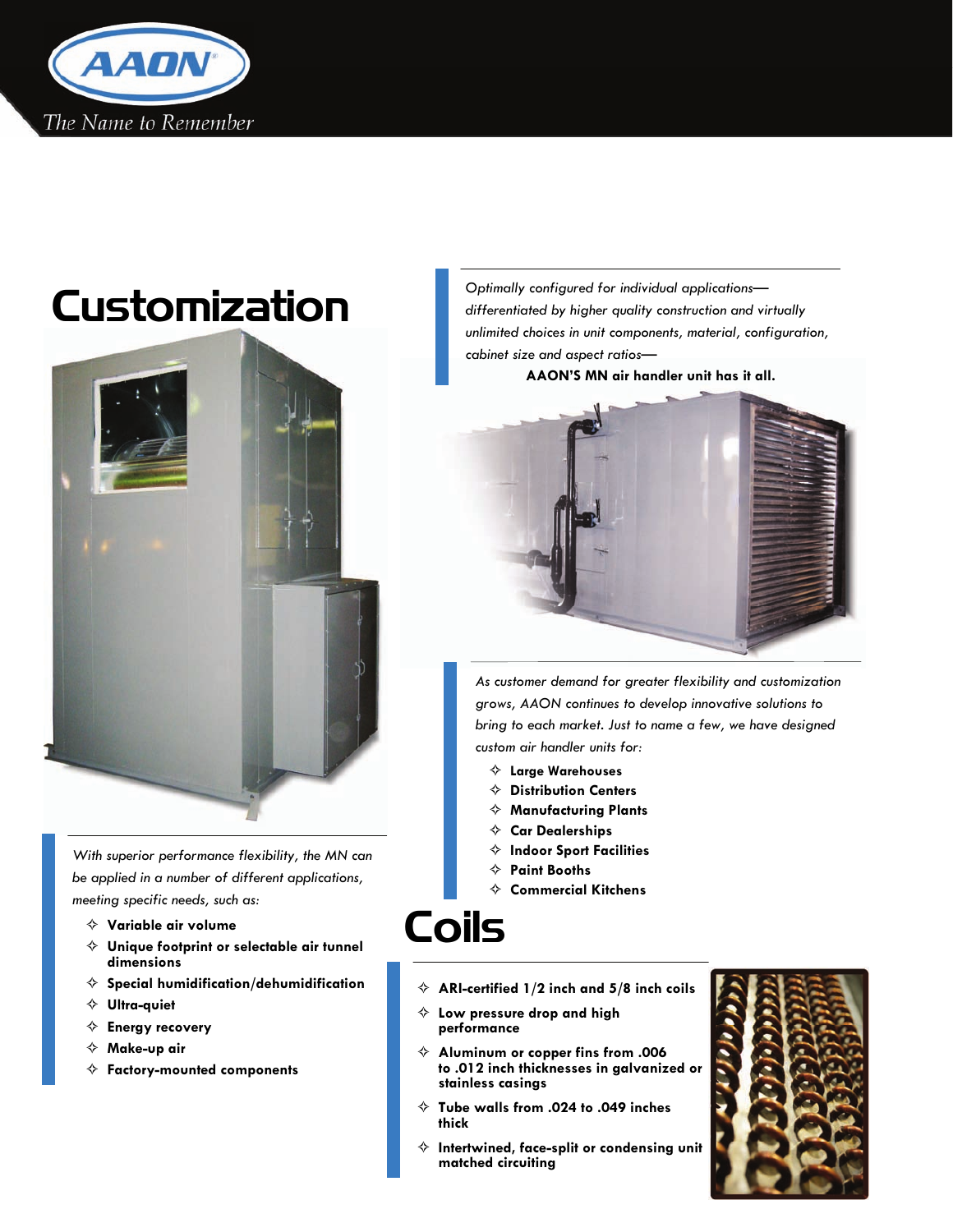## **Fully Modulating...**

## **Quite the Investment.**

# Direct Fired Heater

*Direct fired heating refers to heating equipment that burns gas directly in the fresh air stream resulting in the most efficient method of heat transfer. Direct fired heaters generate the lowest cost*  per BTU of heating when compared to indirect-fired and electric strip heaters. A few of the many *benefits are:* 

- G **92% efficiency rate for the heating process**
- $\Leftrightarrow$  **Environmentally clean**
- G **Burners operate on either natural or liquid propane (LP) gas, achieving very high temperature increase. [An AAON MN air handler heats air to a maximum differential of 125°F (69°C), with an outgoing maximum discharge temperature of 160°F (71°C)]**
- $\Leftrightarrow$  Intelligent flame monitoring equipment, ensuring optimized airflow and gas flow, **producing the most efficient and clean combustion process**
- $\Leftrightarrow$  Fully modulating with constant adjustment to ever-changing outdoor air conditions
- Worry-free operation down to -40°F (-40°C) with all valves modulating a 30:1 **turndown**



SERIES



*Fans are individually selected to match external static, sound efficiency and space design criteria.* 

*Need housed airfoil? Housed backward inclined or housed forward curved? Airfoil plenums or vane axial?* 

*AAON can provide it. Fans are available with open drip proof (ODP) or totally enclosed, fan-cooled (TEFC) motors. Variable frequency drive are also available when adjustable air flow applications are specified.* 

# **Construction**



#### *Options include:*

- $\Leftrightarrow$  Metal thickness variations and alloys, **accommodating weight and corrosion requirements**
- G **Hinged access doors with compression latches, ensuring unit integrity and low air leakage**
- **♦ Optional windows, allowing for convenient observation of internal components**

*Unit components are supported off the base instead of the sidewalls, and engineers can specify the type of liners and insulation required to meet acoustic, thermal or corrosion requirements.* 

*Special construction requirements include:* 

- G **Penthouse designs**
- $\Leftrightarrow$  Service corridors
- $\Leftrightarrow$  Service platforms